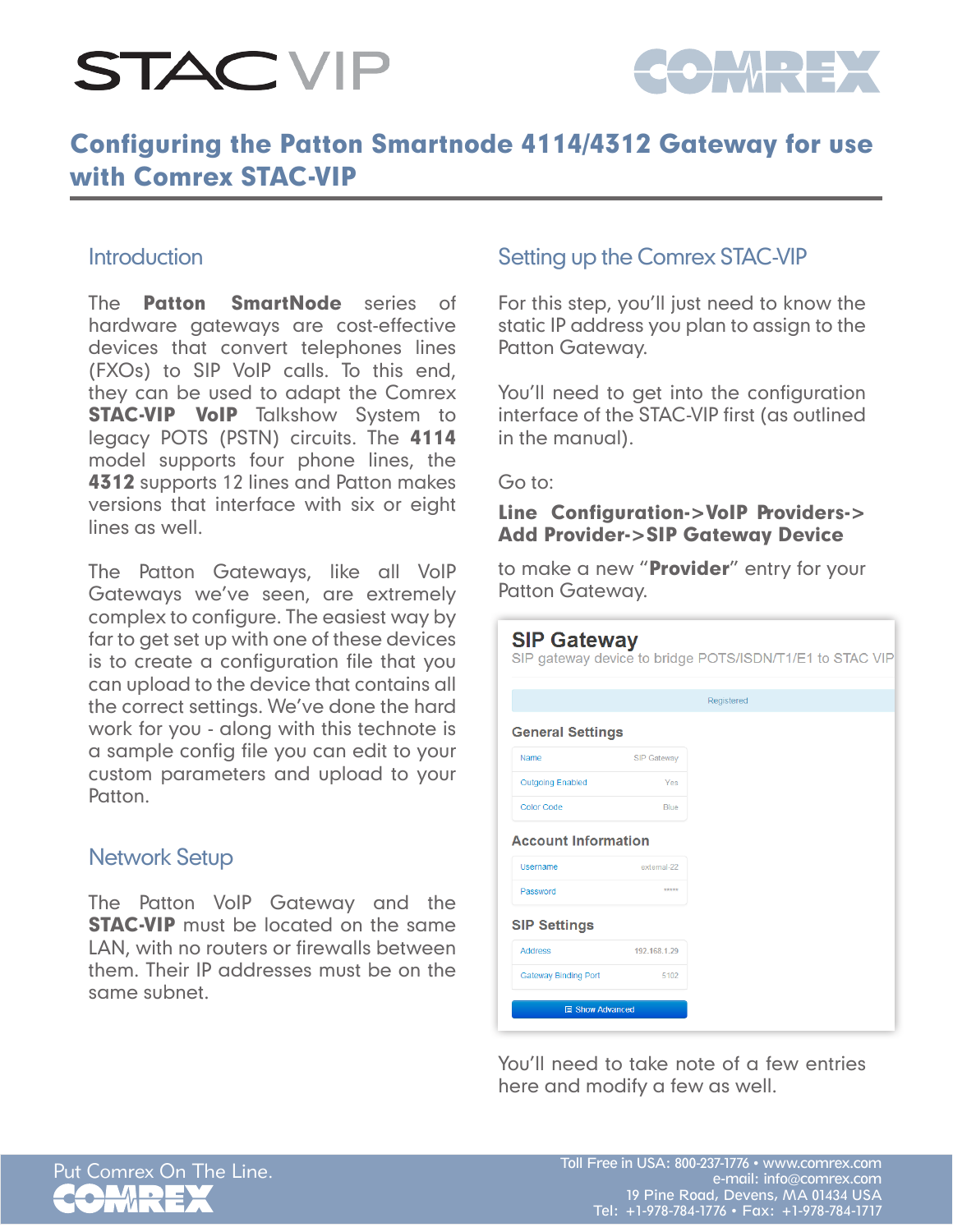

First, give your Gateway a name by changing the default entry in the "Name" field. This is what gets reflected back on the the web-based screening interface for these lines. You can choose a "color code" to differentiate these lines on that interface as well.

Make note of the username generated by STAC-VIP, and set the password to something unique and record that as well.

Finally, under "SIP Settings", enter the static IP address of the Patton Gateway.

Make note of the "Gateway Binding Port" in this section, but don't change it.

When finished, click the "**back**" button and do a restart of the system to apply the changes.

#### Information you'll need for the Patton **Gateway**

In addition to the STAC-VIP IP address, the username and password that you recorded, and the Gateway Binding Port, you'll need the following information to program the Patton Gateway:

- 1) The fixed (static) IP address you wish for the Patton Gateway to use
- 2) The netmask of the LAN that contains the Patton and the STAC-VIP

**3)** The Internet Gateway address of the LAN that contains the Patton and the STAC-VIP

#### About the provided .cfg file

The file we've provided instructs the Patton Gateway to deliver incoming calls on all lines to the Ethernet port and on to the STAC-VIP. Any caller ID info should be transferred as well. The calls will "hunt", i.e. the first call, regardless of which POTS line rings, will be sent to the first available VoIP line. No real POTS-VoIP correlation is configured.

Likewise on outgoing calls, the first call made from any of the VoIP lines will seize the first available POTS line and use it. There is no correlation between them.

### Editing the .cfg file

We've provided you a template file to edit and upload to the Patton Gateway, but you'll need to edit the file for all your custom settings. The file is a standard text file, and can be opened for editing with any standard text editor like **Windows** Notepad.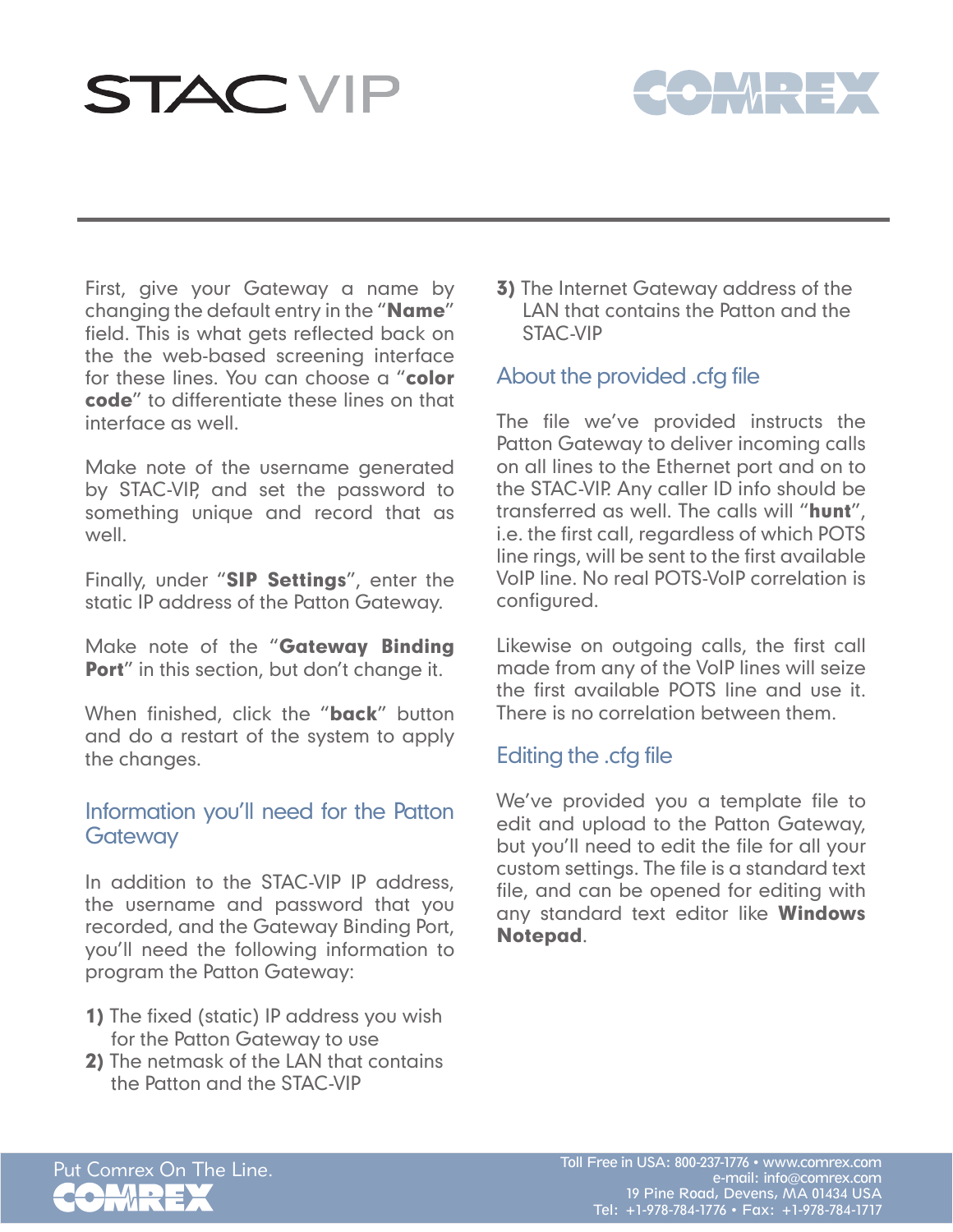

Within the file, you'll see comment sections like this:

#Comrex--enter IP address of STAC-VIP and "Gateway Binding Port"… #Comrex--Gateway Binding port is found in Line Configuration->… #Comrex-- e.g. domain 1 192.168.1.98 5102

These comments can remain in the file as they do no harm. But they point you to the lines beneath them that need to be edited with your custom values. The comments also give you examples of how the lines below should look when edited with sample values.

The target values are shown like this in the actual command lines:

<Gateway\_Binding\_port>

You should replace this entire entry (including the <>) with your desired entry.

Make sure you've properly edited all the required entries in the file and save it as a different filename. Make extra sure of the Patton's own static IP, netmask and gateway settings, as it will be difficult to fix these if there is a typo here.

### Getting the .cfg file into the Patton

The easiest way to program the Patton with the new .cfg file is to use the Patton's web interface. Once it's attached to your network and power is applied, it will "wake up" in DHCP mode (assuming it's factory fresh) and you'll need to find it on your network.

This process is much like the one for STAC-VIP - you'll use a special Windows utility to search your LAN and locate the IP address of the device.

You'll need the **Patton SmartNode Discovery Tool** for Windows to find the gateway. As of this writing, it can be found here:

http://www.patton.com/support/upgrades/ index.asp?um=SmartNode%20Utilities